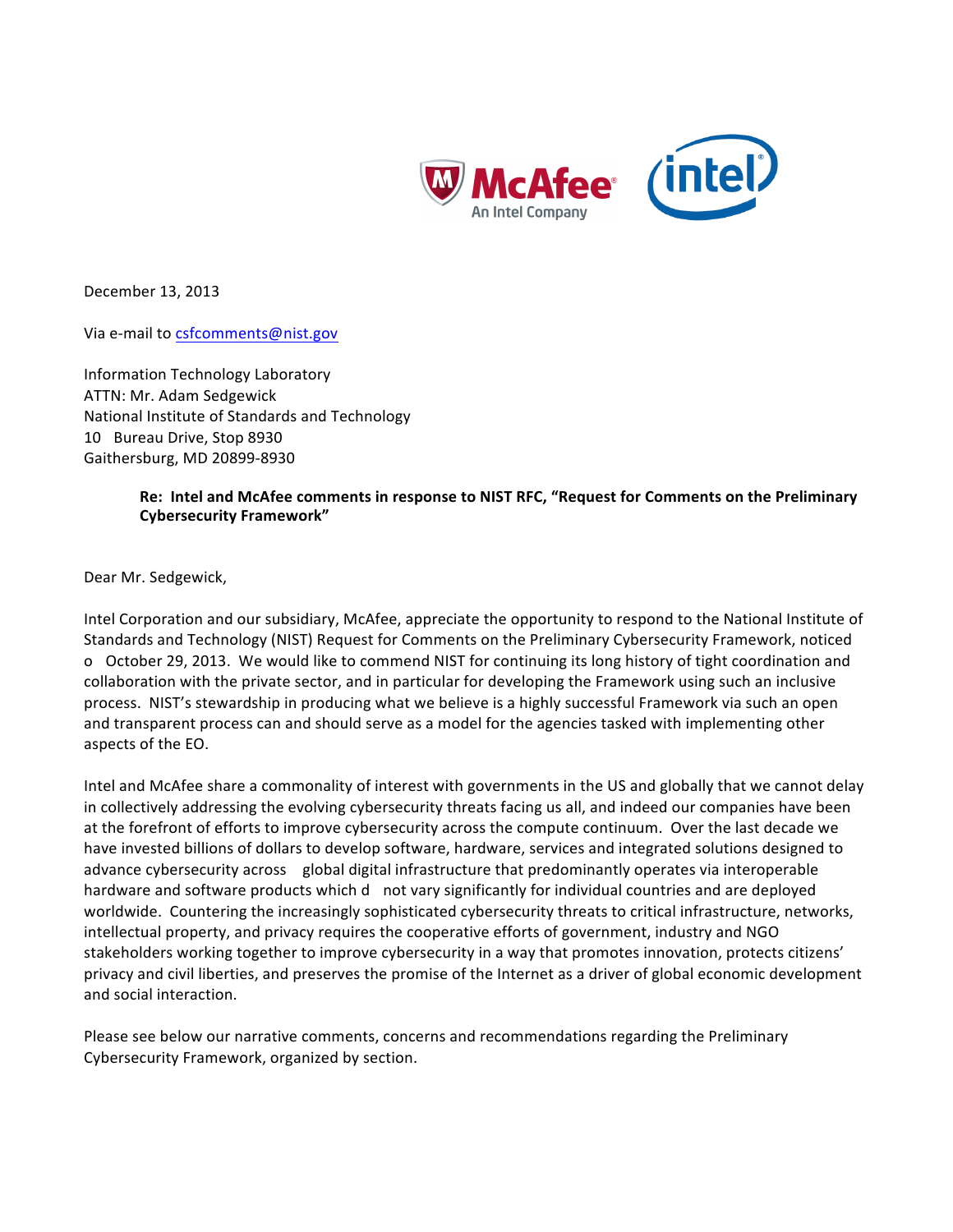## **Section 1.0 - Framework Introduction**

Better articulating the benefits of the Framework to businesses, its intended usage and scope, and the international standards foundation underlying the Framework could be beneficial to numerous audiences, including both SMEs and the international community. We recommend the following for the Introduction section:

## **Help companies make the business case for framework adoption**.

The Introduction could better articulate the benefits of the Framework, including the business case, to broad cross section of organizations, including large corporations and SMEs alike. While the Introduction understandably touts the important national and economic security benefits of cybersecurity standards and best practices, companies are more likely to be motivated to use the Framework if compelling business case is communicated to them.

## **Make clear the desired broad applicability of the Framework**.

While the EO and the framework are primarily targeted at improving critical infrastructure security, NIST and other Administration representatives have stated the hope that a much more diverse cross section of entities will use the Framework. NIST should make the goal of broader business applicability and uptake of the Framework explicit in the introduction.

## **Highlight the Framework's usefulness as a tool for internal organization or sector use**.

The Framework produced by NIST in collaboration with the private sector is most helpfully viewed as a tool organizations or sectors can use to leverage existing international standards to evaluate their current practices and processes in terms of their security posture, aid them in deciding where they would like to be in the future, and to produce an internal roadmap for getting to where they want to be. By developing both a Current and Target Framework Profile, an organization can evaluate itself against the Framework Core Functions, Categories and Subcategories, thus producing a visual depiction of both the current and target state of its cybersecurity program. Analysis derived from the Framework should not produce metrics for external consumption or comparison across organizations or sectors. Rather, we support use of the Framework as tool for allowing individual organizations to develop, track and plan improvements around internal security practices, processes and procedures.

# **Make explicit that global standards are a foundational Framework element**.

The Framework Introduction points out its reliance on existing standards, guidance, and best practices; however the preference for global standards, and that the Framework align with global standards as called for by the EO, should be made more explicit in the Introduction. Highlighting the practical applicability of global standards will benefit the development of global security marketplace solutions, and will potentially help the Framework gain traction internationally as an alternative to more regulatory cybersecurity approaches.

# **Section 2.0 - Framework Basics**

# **Tier usage and implementation guidance must be improved.**

The discussion of Tiers as currently described in the Framework still seems to be incomplete and may cause confusion because of the lack of discernible linkage to the Framework Core elements, and the lack of clear methodology or implementation guidance to explain how the Tiers should be applied or used. This ambiguity about the intended use of the tiers exacerbates concerns regarding how the Tiers might be misused. For example, some have pointed out that CI/KR owners/operators may try to require vendors to achieve unreasonably high Tier levels through contractual mechanisms, thus skewing the resources and liability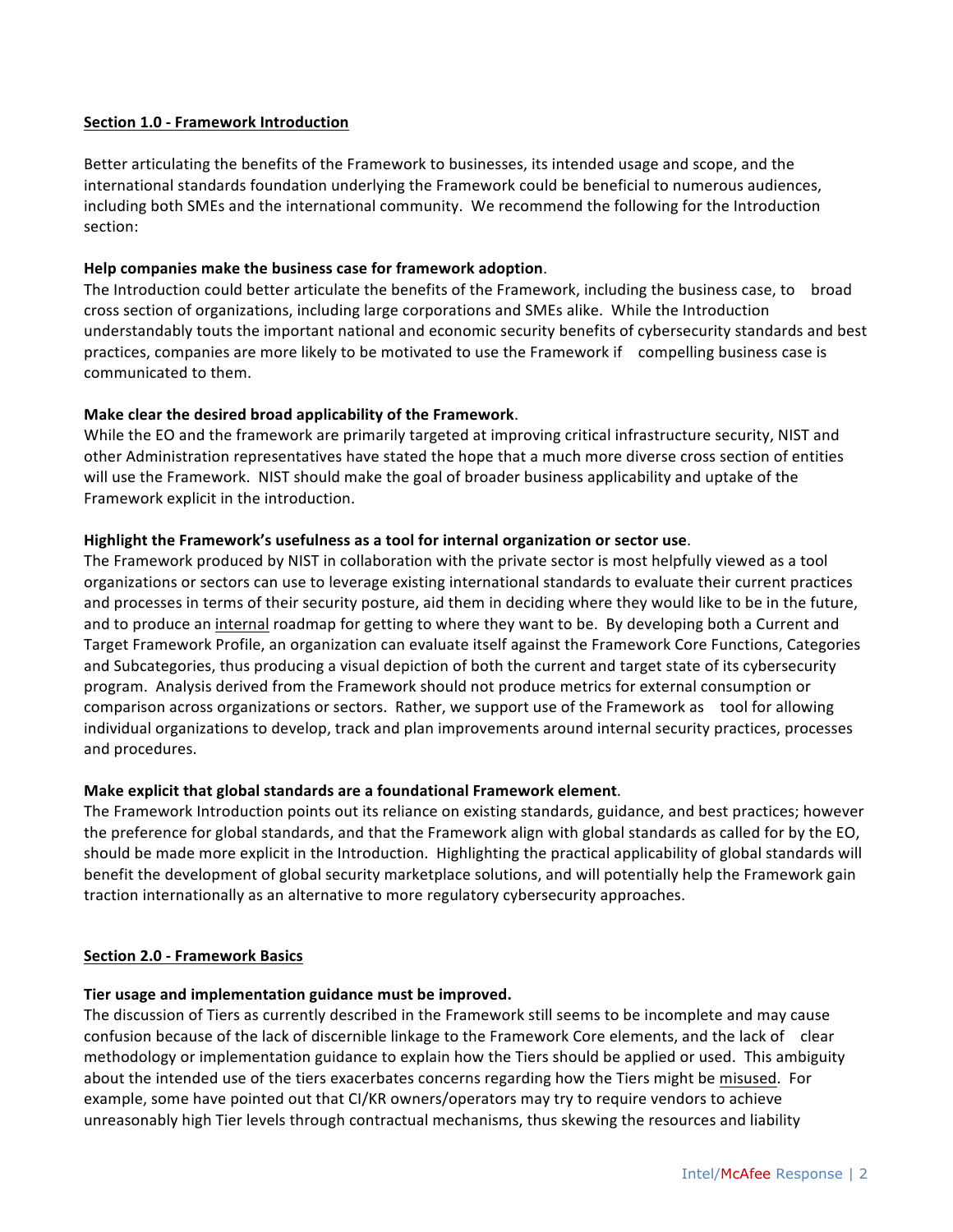equations for many organizations. A similar concern exists that overzealous sector specific agencies might impose requirements linked to Tiers via regulation. These concerns are valid, and if the tiering is left unexplained and disconnected from the Framework Core it could chill Framework adoption.

We recommend the Framework make it abundantly clear the Tiers are intended for internal use and consumption by companies or sectors. By making it plain the Tiers are intended to be used by organizations to, for instance, conduct self-assessments of their cybersecurity programs and target improvements, the Framework document can help proactively mitigate against misuse of the Tiers externally by third parties.

# **Section 3.0 - How to Use This Framework**

# **Th Framework should include a more robust "How to Use the Framework" section.**

Sections 3.0-3.3 should include more explanation to describe the process, as organizations need clear guidance to understand to how to apply the Framework. For example, informative references should be called out more in *Step 1: Identify*. It would be helpful to understand what each of the subcategories is trying to accomplish through added guidance. Additionally, examples of how companies can extend the Framework to meet operational or enhanced mission needs would also be helpful. More work is also needed to provide implementation guidance in these sections, and NIST should further spearhead an effort in this regard.

# **Future NIST framework adoption assistance needed.**

NIST recently published a proposed definition of "adoption" following the  $5<sup>th</sup>$  Cybersecurity Workshop in Raleigh, NC. According to NIST, *"An organization adopts the framework when it uses the Cybersecurity Framework as a key part of its systematic process for identifying, assessing, prioritizing, and/or communicating: cybersecurity risks, current approaches and efforts to address those risks, and steps needed to reduce cybersecurity risks as part of its management of the organization's broader risks an priorities" [emphasis in original].*<sup>1</sup>

While we appreciate this effort and understand the importance of providing additional guidance to organizations regarding the concept of voluntary "adoption," we recommend that such adoption guidance remain outside the Framework document itself.

Adoption of the Cybersecurity Framework will require an active and planned outreach program. Once the Framework is officially released, NIST should take an active role in the outreach required to engage those who most need to use the Framework, such as they did with their very successful workshops in the development period. There are many forms of outreach that should be considered, including developing Framework related education materials as well as working with DHS and the SCCs to evangelize the Framework within the sectors, for example. NIST needs to be an active participant in the needed outreach if the Framework is to be successful.

# **Add a revised methodology to protect privacy and civil liberties for a cybersecurity program to Section 3.0.**

While we support the President's direction to NIST in the EO to include a methodology "to protect individual privacy and civil liberties" in the Framework – indeed, in our April 8 comments to the initial RFI we recommended that "the Framework should comprehend global privacy and civil [liberties] practices ... based on internationally recognized Fair Information Practice Principles (FIPPS)"<sup>2</sup> - we have concerns regarding the manner in which NIST attempted to execute this privacy and civil liberties objective.

1

<sup>1</sup>Update on the Development of the Cybersecurity Framework, December 4, 2013, available at http://www.nist.gov/itl/upload/nist\_cybersecurity\_framework\_update\_120413.pdf

<sup>&</sup>lt;sup>2</sup> Se Intel April letter, p.  $-$  http://csrc.nist.gov/cyberframework/rfi\_comments/040813\_intel\_part\_1\_of\_3.pdf].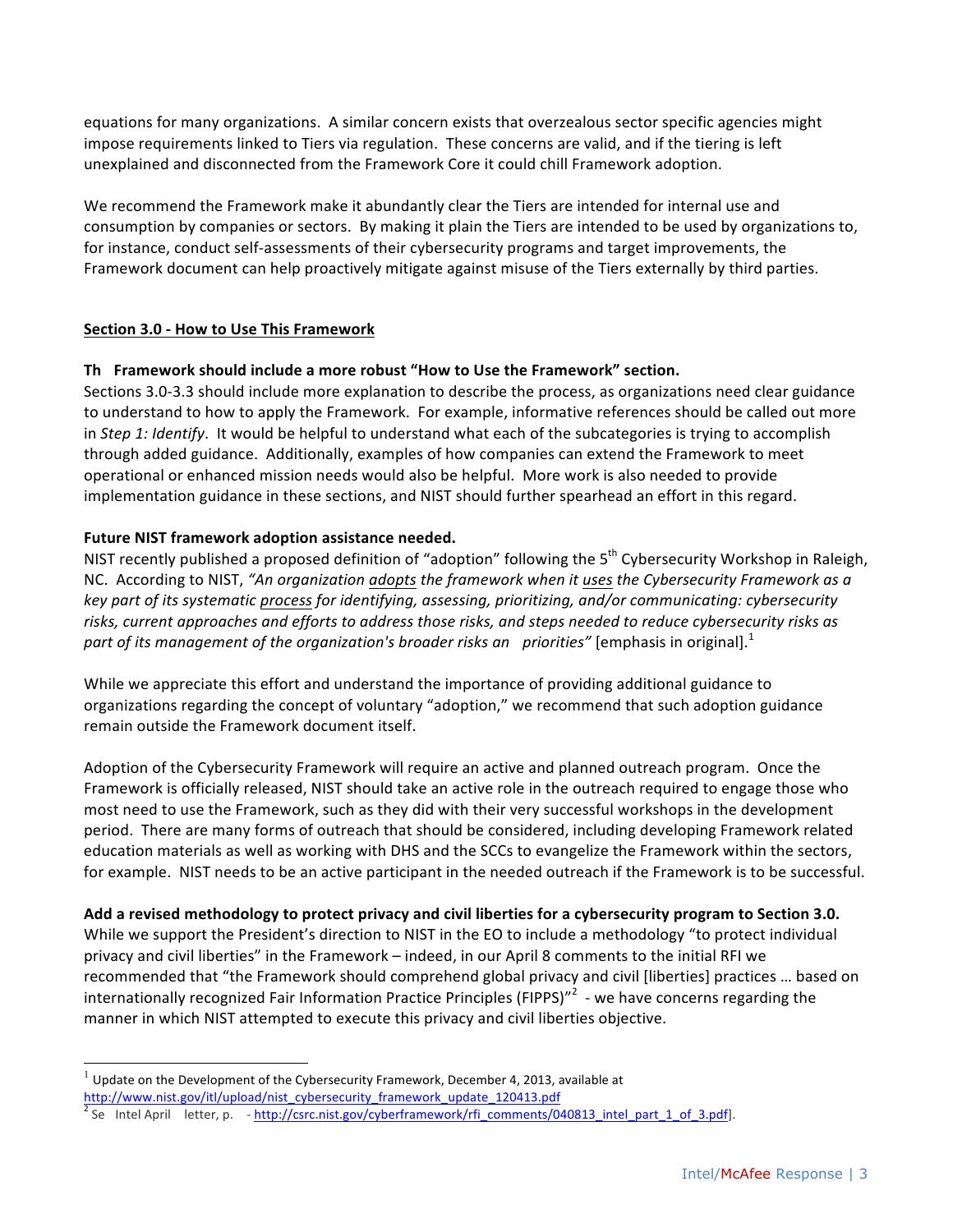First, the protection of privacy and civil liberties is relegated to separate Appendix B, disconnected from both the cybersecurity risk management processes forming the Functions at the heart of the framework, as well as the cybersecurity activities, mature global standards, and best practices described in the detailed Appendix A Framework Core. Second, Appendix B sets forth broad privacy methodology not circumscribed by organizations' cybersecurity practices, tethered instead to the broad functions and categories generally applicable across an organization's cybersecurity risk management program and activities - despite NIST's acknowledgment that "not all Categories give rise to privacy and civil liberties risks." Further, the broad privacy methodology in Appendix B is mapped to "the few identifiable privacy standards or best practices" that exist, in stark contrast the menu of mature cybersecurity best practices and standards represented by the Informative References in Appendix A.

The net result is that Appendix B as it appears in the Preliminary Framework is likely unintentionally confusing, as many organizations seeking to use the Framework might interpret it as calling for the creation of a parallel privacy and civil liberties protection program in addition to and beyond the scope of the cybersecurity risk management program contemplated by the Framework proper. Additionally, because Appendix B as written includes broad and open-ended standards and best practices listed as Informative References which don't have

clear nexus to cybersecurity- and thus may be interpreted as applying broadly to an organization's commercial operations– we are concerned that the current approach may chill adoption of the Framework. Finally, the Appendix Framework Core already appropriately includes measures and controls designed to protect privacy and civil liberties, including the protection of  $PII -$  fact which adds another layer of confusion and complexity for those organizations seeking to apply the Methodology.

We recommend NIST take a simpler and more streamlined approach to incorporating a privacy and civil liberties methodology in the Final Cybersecurity Framework 1.0 that it publishes in February, 2014. In our view, the clearest way to communicate to organizations that they should both consider the impacts of their cybersecurity activities on, and take steps to protect, individual privacy and civil liberties, is to include simple implementation guidance along these lines as a separate subsection following, or as part of, Section 3.0, "How to Use this Framework." Including the privacy methodology here, as opposed to in an Appendix, should make it much clearer to organizations contemplating how to use the Framework that they should be considering the potential impacts of their cybersecurity activities on individual privacy and civil liberties, as opposed to trying to broadly protect privacy beyond the cybersecurity context. Additionally, the Methodology should:

- Scrap the Informative References included in the current Appendix B given NIST's acknowledgement that "few identifiable privacy standards or best practices" currently exist, and the identification of privacy standards development as a key "area for improvement in Appendix C.
- Identify only those potential privacy and civil liberties considerations related to cybersecurity activities, and articulate corresponding measures and controls to ensure consideration of "proportionality" between security and privacy considerations by organizations using the Framework (as opposed to attempting to map privacy and civil liberties considerations to all functions and categories articulated in the Framework Core).
- Make clearer that the Methodology called should leverage organizations' existing privacy programs and processes, and be complementary to its cybersecurity and business operations, as opposed to calling for the creation of a new or separate privacy protection program. One way this could be accomplished is by amending Line 391 to read, "The Framework is designed to complement existing business, cybersecurity, and privacy operations."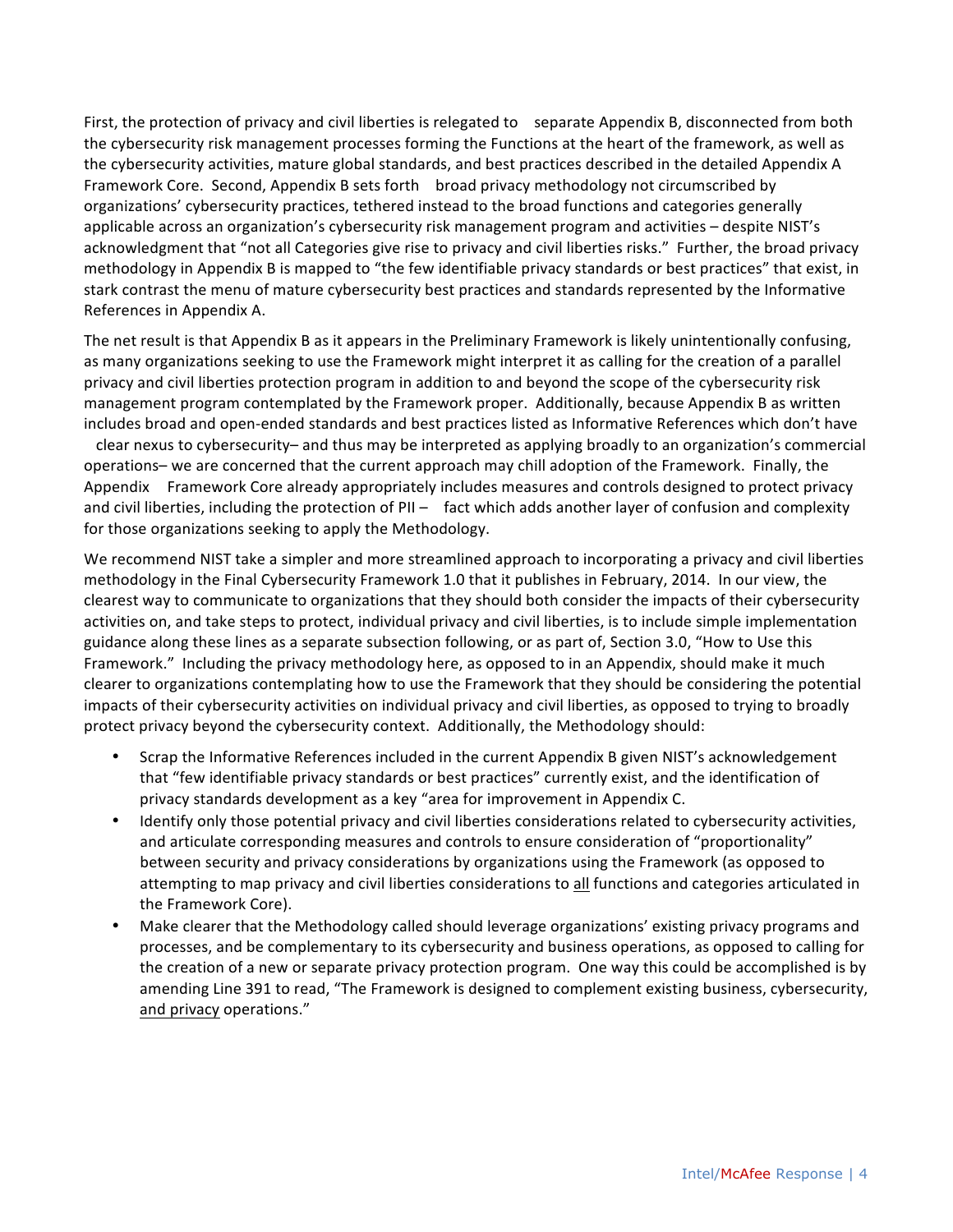## **Appendix A: Framework Core**

## **Ongoing Compendium maintenance is needed.**

The third footnote in the document states, "*NIST developed a compendium of informative references gathered from the RFI input, Cybersecurity Framework workshops, and stakeholder engagement during the Framework development process includes standards, guidelines, and practices to assist with implementation. The Compendium is not intended to be a exhaustive list, but rather starting point based o stakeholder input."*

It is important to actively maintain the Compendium in conjunction with the Cybersecurity Framework. Since the Framework is primarily targeted at critical infrastructure, it would be appropriate to establish a location where CI/KR organizations could go for additional references that pertain to their sector. Because of the dependency relationships the CI/KR landscape fosters, maintaining these types of references in any place other than NIST means some may have trouble finding what they need and make correlating dependency information harder. We recommend NIST evolve the Compendium into document that targets the expansion of the Cybersecurity Framework Informative References to include sector specific references as provided by the CI/KR owner/operators and others.

## **Appendix C: Areas for Improvement for the Cybersecurity Framework.**

#### **Automated indicator sharing should be prioritized.**

Today there are many forms of information sharing, as noted in the Framework. It is important NIST assist in developing trusted means for automated information sharing to include threat indicators and indicators of compromise. To accomplish this in an automated fashion takes trusted implementations based on solid standards. NIST should be a catalyst in putting those types of standards in place.

#### **Interdependencies should be included.**

"Interdependencies among and between sectors" was topic addressed in the RFI and draft Preliminary Framework that was not included in the current Framework. The topic should be included in the Areas for Improvement since, for example, threat or mitigation in one sector could have adverse repercussions in another sector. Further, we recommend that NIST document use case and implementation guide that demonstrates how the Framework can help address interdependencies. While this is a challenging topic, it is a worthwhile area for future improvement.

#### **Appendix D: Framework Development Methodology**

While this information is useful in a draft, this appendix and the information provided is not necessary to the final version 1.0 of the Cybersecurity Framework. The development effort would make useful case study but as critical part of the Framework itself, there seems to be little value to include it other than for historical reference.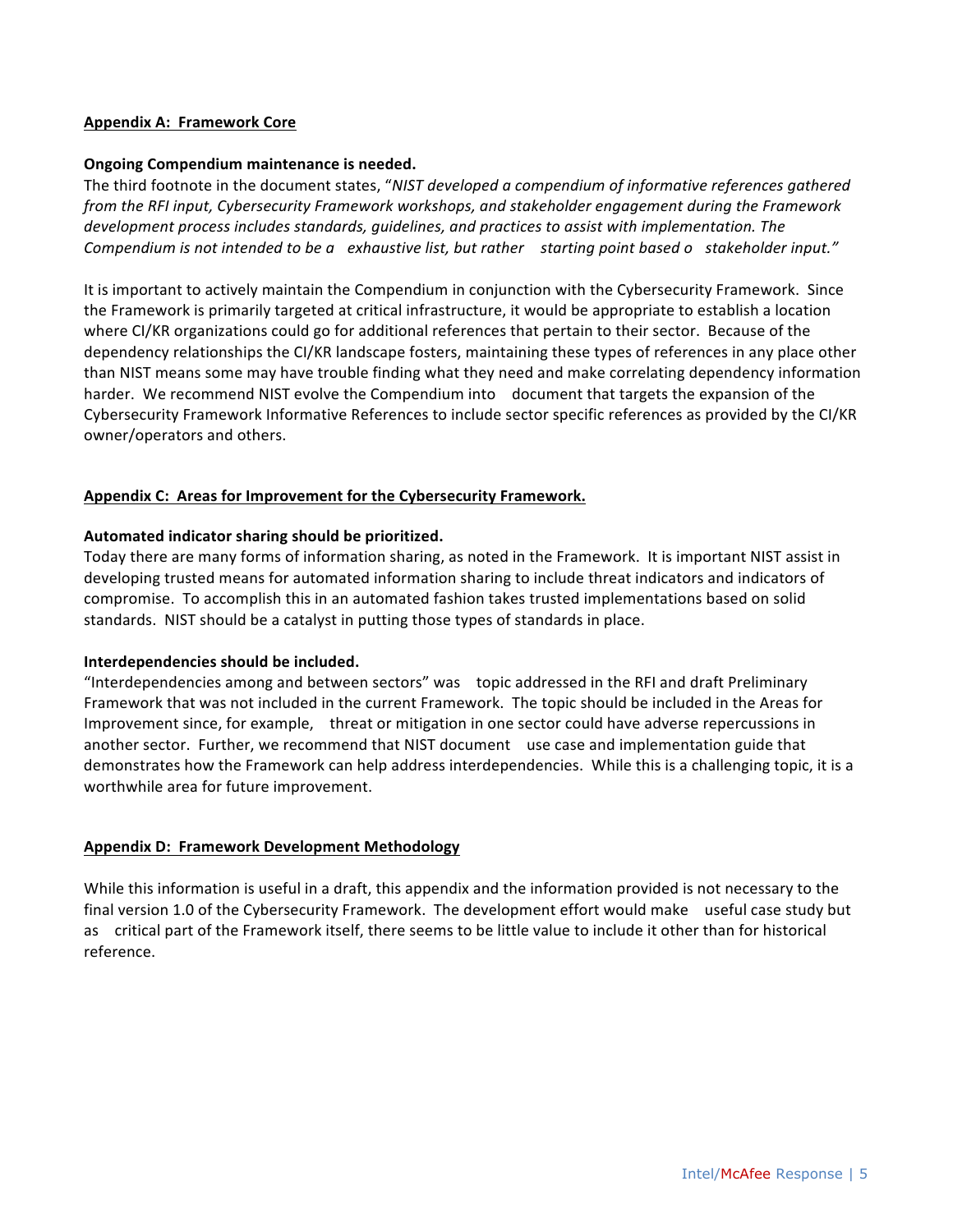# **Additional materials are neede to support the CSF**

We believe supporting collateral documentation should be created and made widely available to assist organizations considering whether to use the Framework, and to help spur Framework use:

- Customer consumed means to assist with Current and Target profile generation
- Measurement / assessment internal Tier calculations
- **Economics of CSF with success stories**
- Making the business case
- Integration of cyber physical systems
- Collection of sector specific supporting materials

We also recommend the development of a centralized location for documents such as the compendium to create a knowledge base of how-to documents where sector related supporting materials can be housed. Whether this compendium is maintained by NIST or another entity, it is important to have central location where people are directed to that can be easily found. The availability of such a central reference repository would help greatly in assisting with adoption. The types of supporting materials should include materials to assist education and corporate process integration. We recommend NIST list reference to such a location in the Cybersecurity Framework itself, so those using the Framework have a starting point to gather additional information related to their mission, services, and sector.

## **NIST can provide incentives support**

While DHS is the lead federal agency responsible for incentives and the voluntary program, NIST can and should play a key role here that will help foster adoption of the Framework. While some incentives under consideration will require budgetary and legislative actions, NIST can assist in communicating the benefits of Framework to Federal Agencies, to incentivize them to begin to use the Framework as baseline for cybersecurity policy development, and to streamline regulations. As Agencies review their current cybersecurity regulatory requirements pursuant to Sec. 10 of the EO, NIST can play an important role in assisting Departments and Agencies to map existing regulations to the Framework. Such mapping exercises will provide real value to regulated private sector entities by identifying the common set of regulatory requirements regulated industries already have to deal with today, eliminating overlaps among existing laws and regulations, and enabling equivalent Framework adoption in cost-effective manner.

#### **Governance and Future Directions**

We recommend the creation of a cross-sector industry advisory panel, tasked with developing and implementing a governance plan. To ensure the long-term success of the Framework, we believe an ongoing, formal strategic dialogue between NIST and the various industry sectors is necessary to help future versions of the Framework evolve in a way that is beneficial.

NIST has already stated they would rather not be responsible for the Cybersecurity Framework development process long term. One model the panel described above should consider, and that we are supportive of, is an industry-driven non-profit organization taking over the long-term governance of the Framework. There is precedent for this; a similar model already exists for the Smart Grid and NSTIC IDESG efforts. This model has the advantage of having an independent, non-governmental body steering the process and the private sector taking the lead on this critical topic.